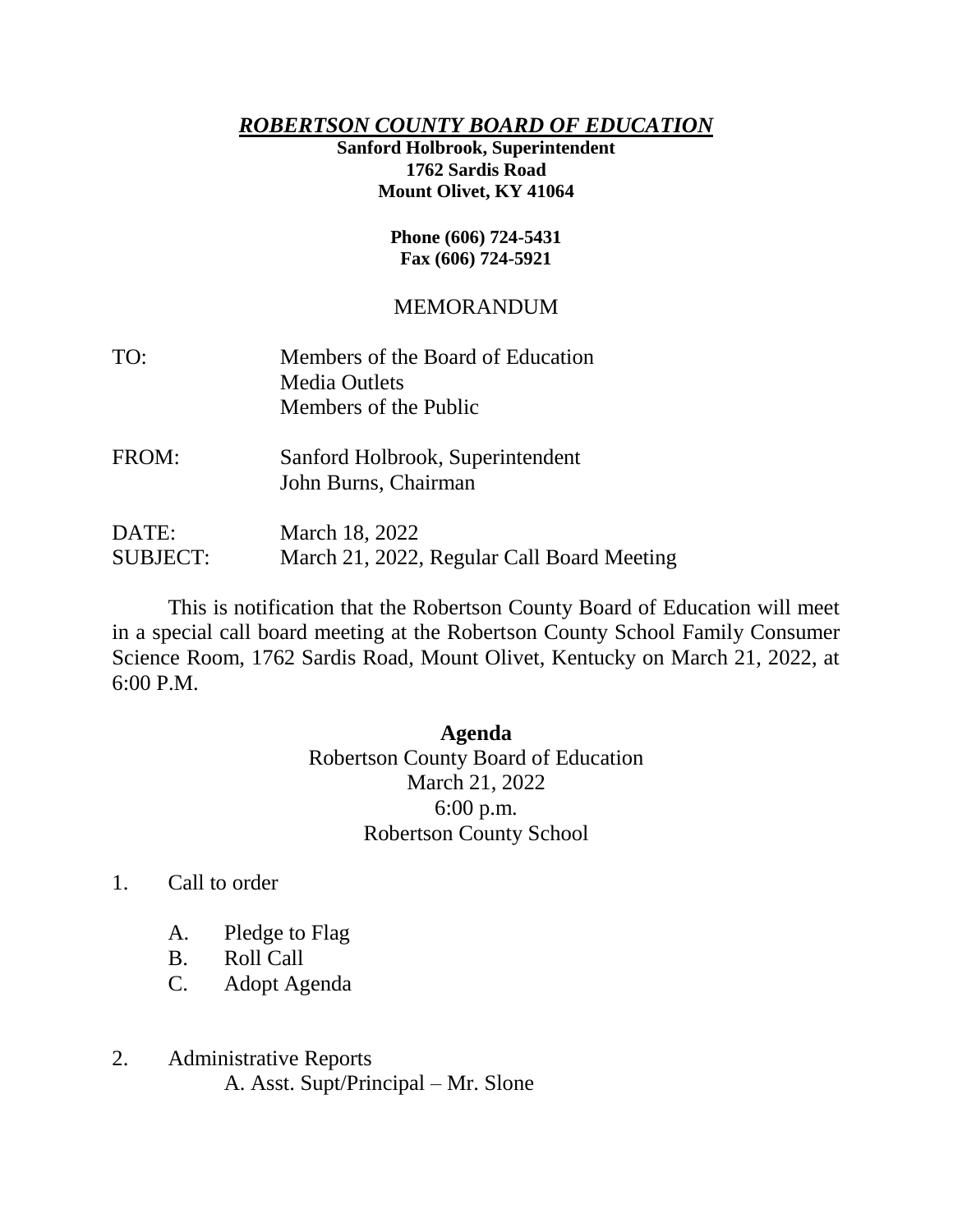- B. Instructional Supervisor/DPP- Mr. Massey
- C. Finance- Ms. Teegarden
- D. Board Attorney- Mrs. Estill
- A. Supt. Report Mr. Holbrook
- 3. Consent agenda items
	- 1. Approve board minutes:
- a. February 22, 2022, Special Call Board Meeting
	- 2. Approve payment of bills previously mailed and/or attached.
	- 3. Approve fundraisers for Robertson County School. (attachment)
	- 4. Acknowledge of Travel Request (attachment)
	- 5. Approve out of state trip (attachment)
	- 6. Approve Building Use Request (No Request)
	- 7. Acknowledge Personnel Actions (attachment)
- 4. Action agenda items
	- A. General Administration
		- 1. Discuss/Consider approving amending 21-22 salary schedule.
		- 2. Discuss/Consider approving school security request forms. (attachment)
		- 3. Discuss/Consider approving audit proposal for fiscal year 21-22. (attachment)